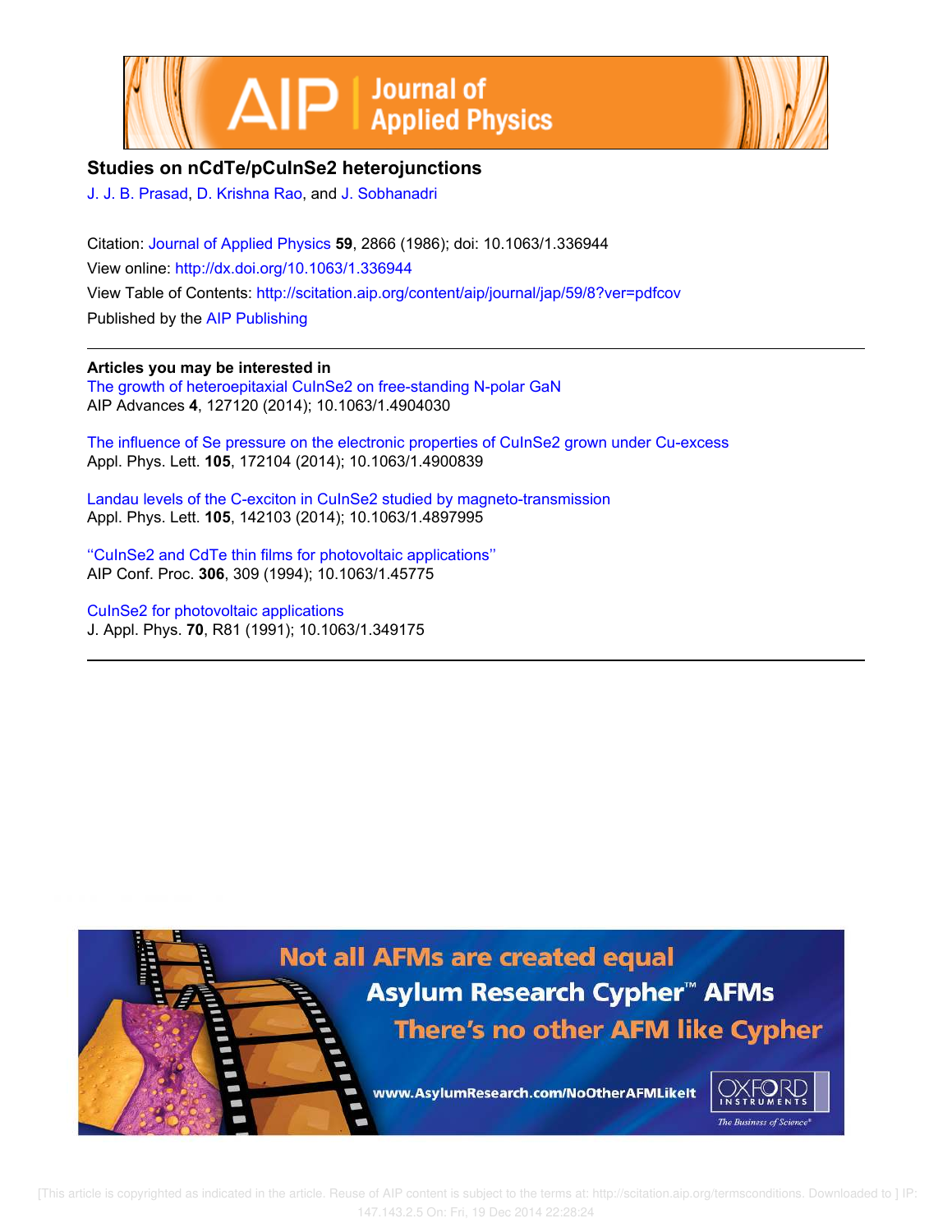# Studies on *n*-CdTe/p-CulnSe<sub>2</sub> heterojunctions

J. J. B. Prasad, D. Krishna Rao, and J. Sobhanadri

*Department 0/ Physics, Indian Institute o/Technology, Madras-600 036, India* 

(Received 21 June 1985; accepted for publication 23 October 1985)

 $n\text{-CdTe}/p\text{-CuInSe}_2$  heterojunctions were fabricated by flash evaporating p-CuInSe<sub>2</sub> on indiumdoped CdTe single crystals. *1-V* characteristics and the photospectral response of the heterojunctions were studied. On illumination appreciable change in the *1-V* characteristics and photovoltaic effects were observered. A theoretical energy-band diagram for the heterojunction was constructed, and the theoretical and experimental barrier potentials were compared.

### **I. INTRODUCTION**

The important application of heterojunctions has been identified in the photonic devices including photodetectors, solar cells, light-emitting diodes, and semiconductor lasers. The wide range of these technological applications is discussed in detail by Milnes and Feucht,<sup>1</sup> Sharma and Purohit,<sup>2</sup> Casey and Panish,<sup>3</sup> and Sze.<sup>4</sup> For photodetector and solar cell applications, semiconductors other than silicon which have an energy gap between 1.1-1.6 eV, are especially preferred<sup>5</sup> to obtain optimum efficiencies. During the last decade several studies on heterostructures using CdS<sup>6-8</sup> have been made for photovoltaic applications. CdS-CuInSe<sub>2</sub> is the widely studied heterostructure for solar cell applications because of its good lattice match and the absence of any interfacial spike in the conduction band. $9-11$  Heterostructures based on CdTe have also been studied in recent years because of CdTe's importance for a wide range of applications including photovoltaics and radiation detectors.  $12,13$  The InSb-CdTe heterostructure system is well studied 14,15 in this group because of the perfect lattice match between these materials. CuInSe<sub>2</sub> is a direct band-gap semiconductor  $(1.04)$ eV) belonging to the I-III-VI<sub>2</sub> group of semiconductors with chalcopyrite structure. Several studies have been made on this material from fundamental as well as application points of view. Several heterostructures using this material in combination with GaSe,<sup>16</sup> InSe,<sup>17</sup> CdS,<sup>10</sup> etc., have been studied from the technological point of view. We have fabricated CdTe/CuInSe<sub>2</sub> heterostructures by depositing *p*-type CuInSe<sub>2</sub> thin films on *n*-type CdTe single crystals. Even though the lattice mismatch between CdTe and CuInSe<sub>2</sub> is high, we have observed good photovoltaic effects in the system. In this paper we report the results obtained on the *1- V*  characteristics and photoresponse studies on CdTe/  $CuInSe<sub>2</sub>$  heterojunctions. A theoretical energy-band diagram for this heterostructure is constructed, and the results of *1-V* characteristics and photoresponse studies are discussed.

### U. EXPERIMENTAL DETAilS

n-type CdTe single crystals doped with indium, grown by the Bridgman-Stockberger method, were used in the present study. The resistivity of the as-grown crystals was found to be 0.15  $\Omega$  cm and the carrier concentration  $(N_d)$ was estimated as  $3.8 \times 10^{16}$ /cm<sup>3</sup>. From photoconductivity experiments the band gap of the material was found to be 1.44 e V. The as-grown crystals were sliced, lapped, and finally etched with a bromine/methonol solution. Samples of size  $2 \times 2 \times 1$  mm were used in the present study. Copper indium selenide bulk material was prepared by vacuum fusing the high-purity constituent elements at 1150°C. The detailed growth process and transport properties are mentioned in detail elsewhere. 18 The composition of the charge was tested using x-ray diffraction and electron probe microanalysis techniques, and the material was found to be in the required single phase. CuInSe<sub>2</sub> films of thickness  $0.5 \mu m$  were grown on CdTe single crystals and glass substrates by evaporating the CuInSe<sub>2</sub> charge at  $10^{-6}$  Torr vacuum using a simple flash evaporation technique developed in the laboratory.<sup>19</sup> The substrates were kept at 250 °C and the film deposition rate was about 100  $\AA$ /s. Samples obtained on glass substrates are used for characterizing the CuInSe<sub>2</sub> films. The films were found to be *p* type in nature and to have resistivity of the order 8  $\Omega$  cm. The carrier concentration  $(N_a)$  in these films was found to be  $2.6 \times 10^{16}$ /cm<sup>3</sup> and mobility = 30  $\text{cm}^2$ /V s. A semitransparent gold film of thickness 450 Å was vacuum deposited over the CuInSe<sub>2</sub> film of the grown CdTe/CuInSe, heterostructure using thermal evaporation. The back contacts on *n*-CdTe single crystals were obtained. by soldering indium. The ohmic contact nature for In/CdTe and Au/CuInSe, was tested separately prior to the factrication of the heterostructures.

#### III. RESULTS

 $I-V$  characteristics of CdTe/CuInSe<sub>2</sub> heterojunctions (HJ) in dark and illuminated conditions at 300 K are shown in Fig. 1. IHumination has been done using a tungsten lamp on CulnSe<sub>2</sub> side through the transparent gold contact. In dark conditions the heterostructure had good rectification properties and on illumination (80 m  $W/cm<sup>2</sup>$ ) considerable change was observed in the reverse bias (CdTe positive). In forward characteristics no appreciable change has been observed on illumination. Since the dark *1-V* plots were similar to the diode characteristics, the current-voltage relation in heterojunction can be written as  $I \propto \exp (qV/nkT)$ , where *q* is electronic charge, *n* is the ideality factor, and *kT* has the usual meaning. The semilog plot of forward *1-V* characteristics of the heterojunction is shown in Fig. 2. The *n* values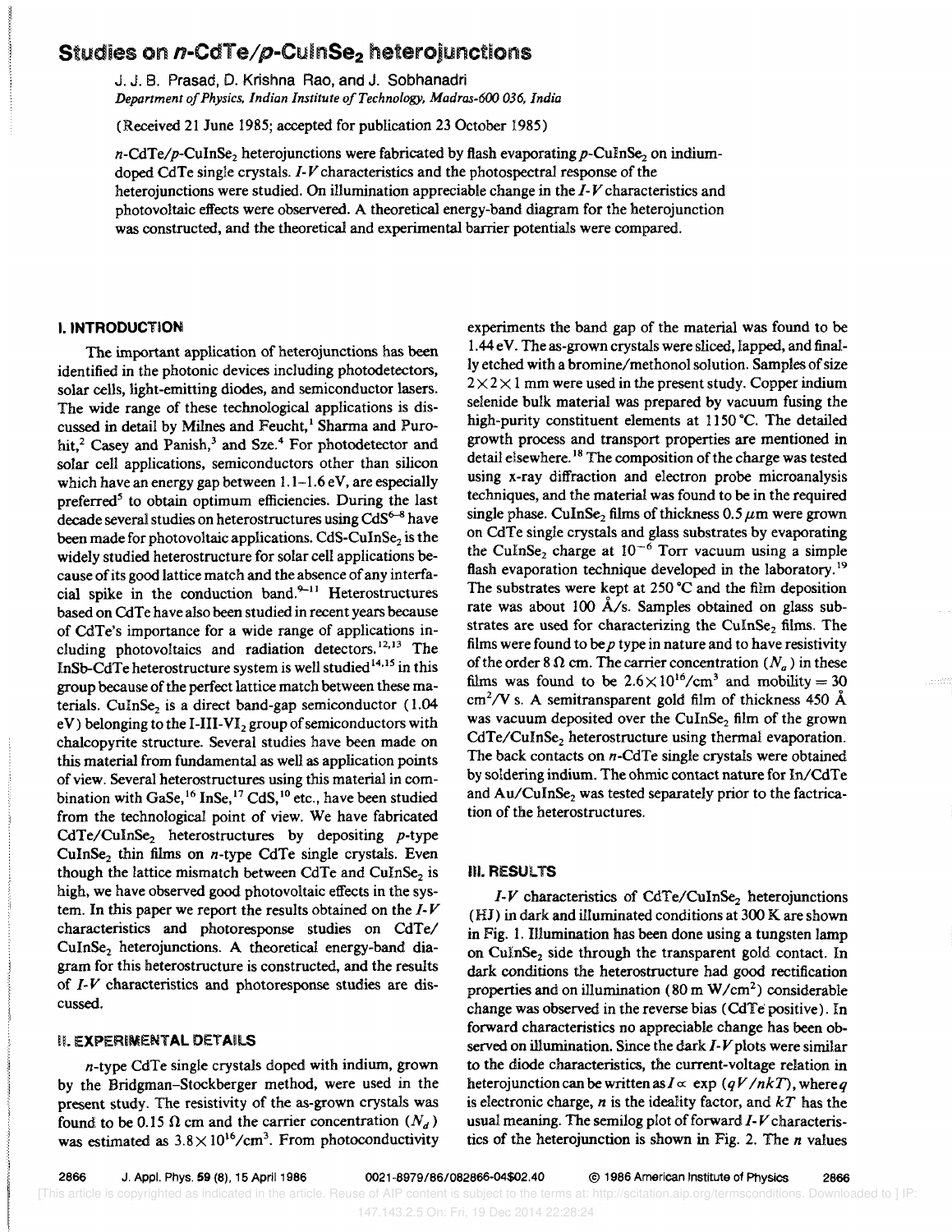

FIG. 1. A typical *I-V* characteristic of CdTe/CuInSe<sub>2</sub> heterostructure in dark and illuminated conditions at 300 K.

were found to vary from 1.3 to 4.6 in the voltage range 0-0.85 V. The reverse saturation current was obtained by extrapolating the forward 1-*V* characteristics at low voltages where *n* values are of the order of 1 and the value was found to be  $1 \times 10^{-7}$  A.

Photo response studies were also made on these HJ de-



FIG. 2. Semilogarithmic plot *I-V* characteristic of CdTe/CuInSe, heterostructure.

2867 J. Appl. PhyS., Vol. 59, No.8, 15 April 1986

vices using a tungsten lamp as a light source. When thejunction was illuminated with intensity 100 mW *Icm<sup>2</sup> ,* an open circuit voltage of 400 m V and short-circuit current 2 *mAl*   $cm<sup>2</sup>$  were obtained. The photospectral response was studied using the Carl-Zeiss monochromator in the spectral region 400-1100 nm. The normalized photoresponse corrected to the lamp intensity is shown in Fig. 3. At 765 nm a prominent peak was observed in the experimental curve. The square root of the response per each photon versus photon energy was plotted (Fowler plot) in Fig. 4. By extrapolating the straight line obtained, the barrier potential of the system was found to be 1.26 eV.

Based on the Anderson<sup>20</sup> model for the ideal heterojunction a theoretical energy-band diagram for *n*-CdTe/p-CuInSe<sub>2</sub> heterojunction was constructed as shown in Fig. 5. The values of various parameters used in constructing the band diagram are given in Table I. Since the work function of CdTe (4.40 eV) was less compared to that of CuInSe<sub>2</sub> (5.39) e V), the band bending at the junction will be as shown in Fig. 5. Hence, the theoretical barrier height ( $V_D$ ) of the system was found to be 0.99 eV. The discontinuities in the conduction band  $(\Delta E_c)$  and in the valence band  $(\Delta E_v)$  were found to be 0.22 and 0.18 eV, respectively. The barrier heights in the *n*-type  $(V_{Dn})$  and *p*-type  $(V_{Dp})$  semiconductors were also obtained using the equation

$$
V_D = V_{Dn} + V_{Dp},\tag{1}
$$

$$
\frac{V_{Dn}}{V_{Dp}} = \frac{N_a \epsilon_p}{N_d \epsilon_n},
$$
\n(2)

where  $\epsilon_p$  and  $\epsilon_n$  are the dielectric constants of p- and n-type semiconductors, respectively. The values of  $V_{Dn}$  and  $V_{Dp}$ were found to be 0.38 and 0.61 eV, respectively. From the above heterostructure model one can observe that the potential barrier for electrons in the conduction band is low compared to that for holes in the valence band. Hence, when the junction is forward biased (CuInSe<sub>2</sub> positive), most of the conduction is dominated by the electrons moving from CdTe to CuInSe<sub>2</sub>.

Using the above energy-band diagram, the value of the barrier potential was also derived from the 1-*V* characteristics by following the thermionic emission and diffusion model as

$$
I = I_0 \exp(qV/kT), \tag{3}
$$

where

$$
I_0 = qaN_d \frac{D_n}{L_n} \exp \left(-\frac{(V_D - \Delta E_c)}{kT}\right).
$$
 (4)

In Eq. (4) *a* is the area of the junction,  $D_n$  is the diffusion coefficient of electrons in p-type CuInSe<sub>2</sub> (11.2 cm<sup>-2</sup> s<sup>-1</sup>), and  $L_n$  is the diffusion length of electrons in CuInSe<sub>2</sub> (2.51)  $\mu$ m), respectively.<sup>21</sup> Using Eq. (3), the barrier height  $V_D$ was calculated as 0.64 eV. The results of the above findings are discussed in the following section.

#### IV. D1SCUSSION

From Fig. 1 one can observe that in the forward and reverse bias conditions current initially increases slowly with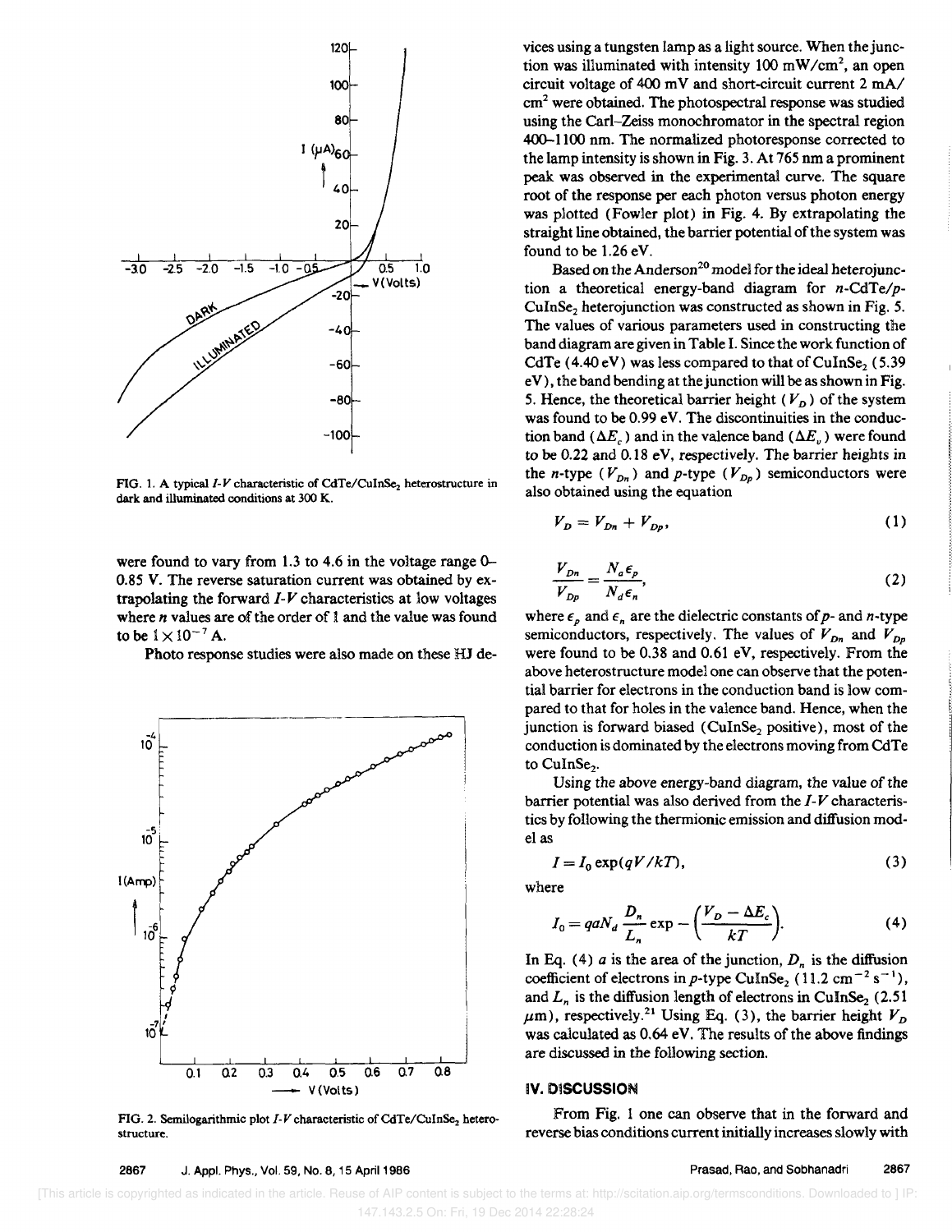

FIG. 3. Photospectral response CdTe/CuInSe<sub>2</sub> heterostructure.

the voltage  $(I \propto V)$  and that after a certain voltage it follows a relation  $I \propto V^m$ , where *m* is nearly equal to 2 in the present case. The values of the transition voltages in the forward and reverse conditions were found to be 0.35 and 0.8 V, respectively. In the present investigation the value of *n* was found to increase from 1.3 to 4.6 in the experimental voltage range.



FIG. 4. Fowler plot of CdTe/CuInSe<sub>2</sub> heterostructure.

 $F_{\mathsf{w}}$ |<br>|-<br>| V<sub>D</sub>=0.99 e V <sup>E</sup>*\_\_\_\_\_\_ L- ...*  / Vacuum  $X<sub>D</sub> = 4.5eV$ 'Xn=4,28eV ΔΕ qVno nn=1.04eV 0.121eV  $0.148e$  $= 1.4.4$ eV

FIG. 5. Theoretical energy-band diagram of  $CdTe/CuInSe<sub>2</sub>$  heterostructure.

This indicates that at lower voltages the transport of carriers across the barrier was by diffusion process. But at higher voltages the increase in *n* values indicates that most of the carriers were recombined at the junction region. Hence, as the voltage increases, the current is limited by the carrier recombination. This could be due to the lattice mismatch of the CdTe/CuInSe, system, which may give rise to a large number of interface states. From the theoretical energyband diagram it is dear that electrons contribute most of the current in HJ. The value of the barrier height obtained from *1-V* characteristics using the above model was found to be low compared to the theoretical value.

When the junction was illuminated through the gold contact, excess carriers were generated in the depletion region at the junction; these carriers were drifted across the potential barrier of the HJ, giving rise to a short-circuit cur-.<br>rent of 2 mA/cm<sup>2</sup>. In the reverse bias condition upon illumination the excess carrier current was more; hence, the dark reverse characteristics deteriorated. From Fig. 3, the photoresponse of the CdTe/CuInSe<sub>2</sub> heterostructure shows a long wavelength cutoff around 850 nm. This region approximately corresponds to the band gap of CdTe. No appreciable photoresponse was observed near the wavelength region corresponding to the band gap of CuInSe<sub>2</sub>. However, at the longer wavelength side, the photoresponse was found to start near the band-gap region of CuInSe<sub>2</sub>. The absence of a peak around 1 eV in the photoresponse curve may be due to the recombination of photocarriers at the interface of the CdTe/CuInSe<sub>2</sub> heterojunction. To demonstrate clearly the role of CuInSe<sub>2</sub> in the photovoltaic properties of the HJ's, we have fabricated CdTe/ Au Schottky devices and studied the effect of illumination on the *I-V* characteristics. Although good rectification properties were observed in these devices, no ilJumination effect was observed on the *J- V* characteristics. Also, practically no photovoltaic effects were observed in these devices. Therefore, the observed photovoltaic effects in the CdTe/CuInSe, HJ devices clearly indicate the existence of a *p*-*n* junction at the interface of CdTe and CuInSe<sub>2</sub>,

2868 J. Appl. Phys., Vol. 59, No.8, 15 April 1986

[This article is copyrighted as indicated in the article. Reuse of AIP content is subject to the terms at: http://scitation.aip.org/termsconditions. Downloaded to ] IP:

147.143.2.5 On: Fri, 19 Dec 2014 22:28:24